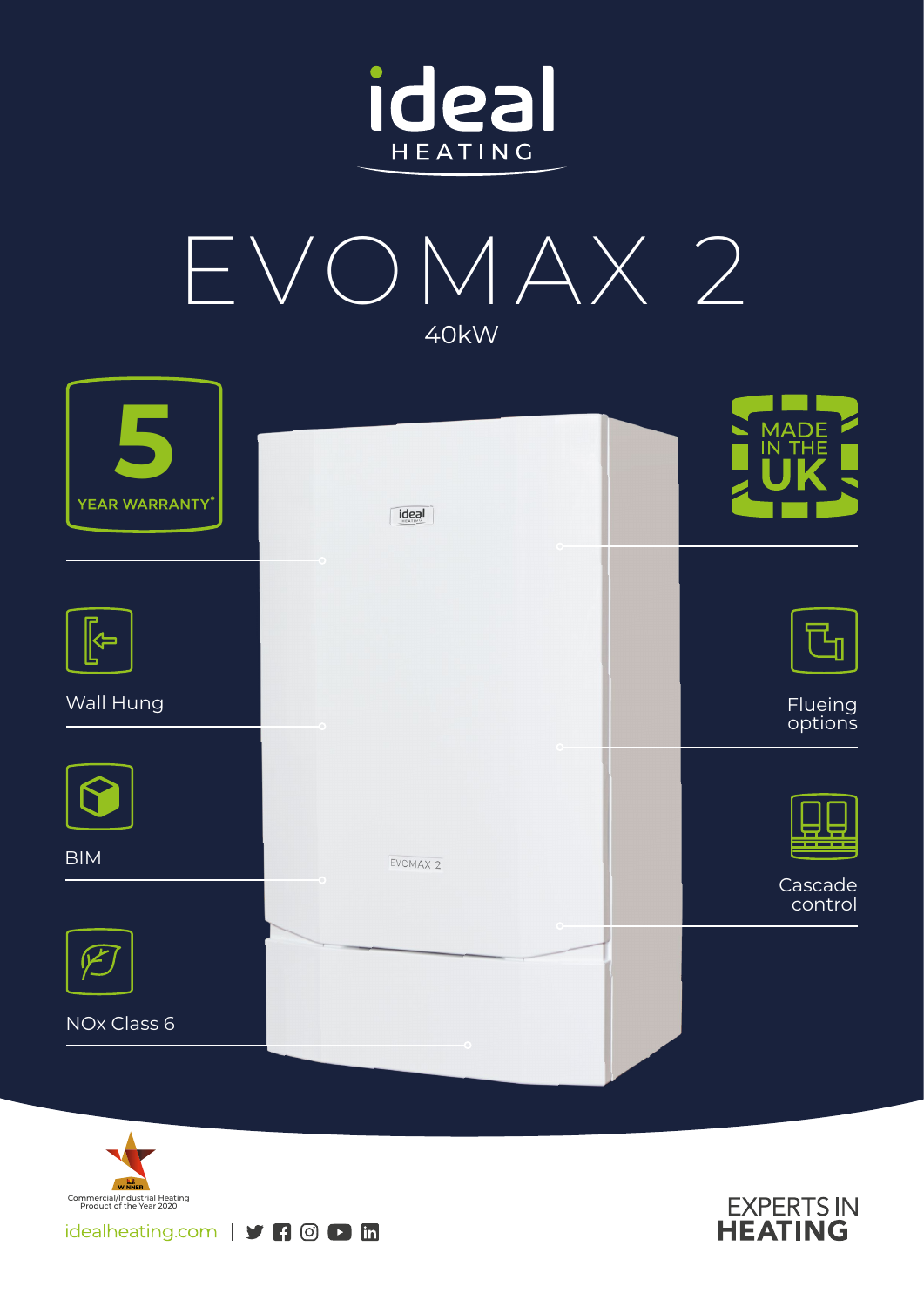## Features & Specification

Available in outputs of 30, 40, 60, 80, 100, 120 and 150kW, Evomax 2 is designed to ensure all installation requirements can be achieved. There is also an LPG Evomax 2 range from 30 - 120 kW for off mains installations.

- **Free Commissioning\***
- alloy heat exchanger
- NOx <40mg/kWh (Class 6) for all natural gas models
- High 5:1 turndown
- Up to 99.6% full load efficiency
- Up to 110% part load efficiency
- Compact small footprint
- $\cdot$  Robust cast aluminium silicon  $\;\;\cdot\;$  Dynamic control menu set up
	- Cascade controls option
	- Easy servicing; 3 sides removable
	- Built in, serviceable flue Non-Return Valve
	- Capable of operating at  $\overline{up}$  to 30 $\degree$   $\Delta T$





#### DIMENSIONS & CLEARANCES

| <b>BOILER</b> | <b>DIMA</b> | <b>DIMB</b> |
|---------------|-------------|-------------|
| 40.           | 360         | 130         |

The following minimum clearances must be maintained for operation and servicing:

CLEARANCE BETWEEN MULTIPLE BOILER INSTALLATIONS: 25mm





### BOILER ASSEMBLY INTERNAL VIEW **(40kW MODEL SHOWN) KEY 1.** Auto Air Vent **2.** Burner Fixings **3.** Fan **4.** Gas Valve **5.** Venturi **6.** Flow Thermistor **7.** Ignitor Unit **8.** Electrode Detection **9.** Ignition Electrode **10.** Water Pressure Sensor Imm **A+++ A++ A**



# **EXPERTS IN**<br>**HEATING**

**idealheating.com** | **01482 492251** | **commercial@idealheating.com**  Ideal Heating, National Avenue, Kingston upon Hull, East Yorkshire, HU5 4JN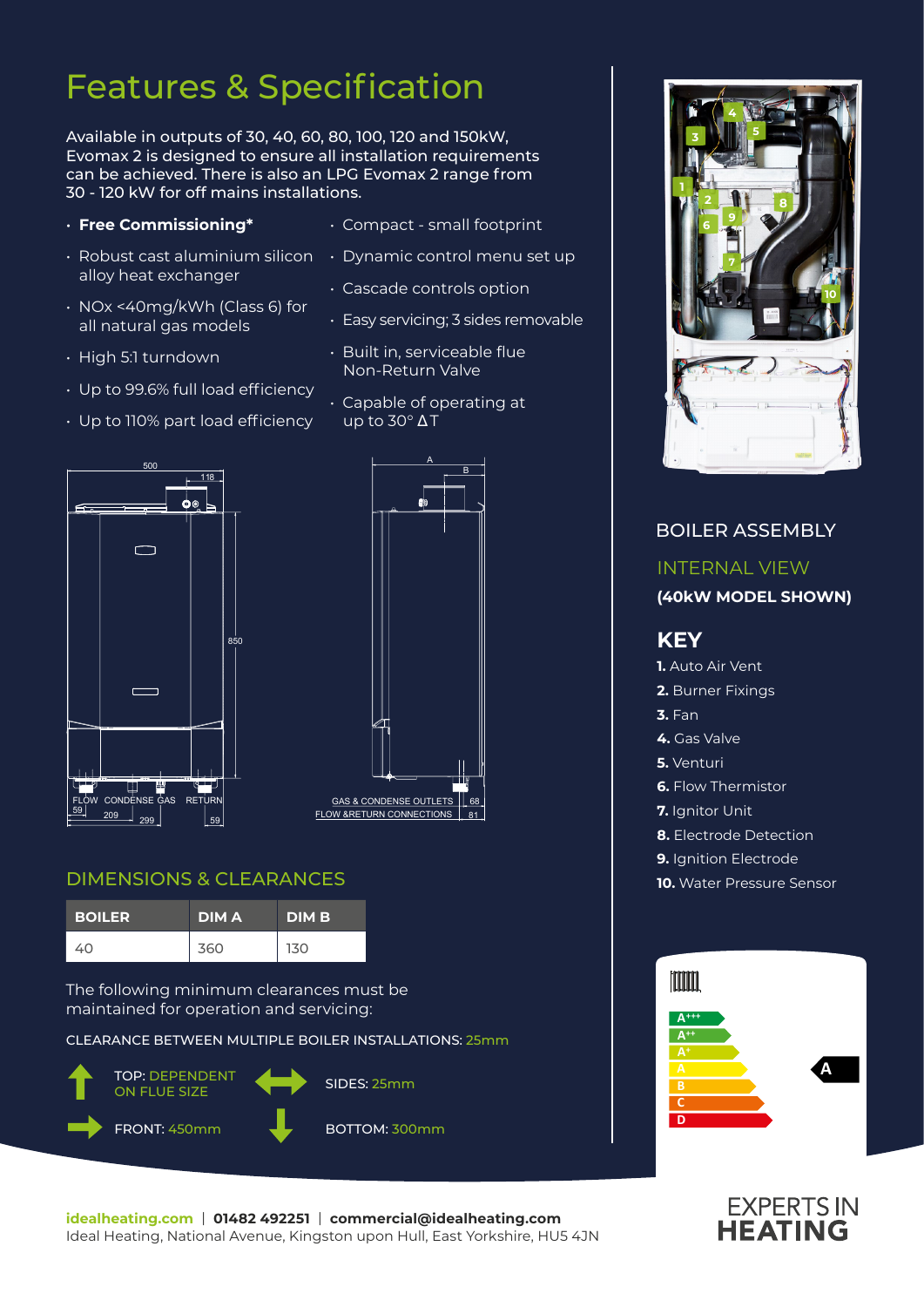## TECHNICAL SPECIFICATIONS EVOMAX 2 40kW

#### GENERAL

| Dry Weight                     | kq   | 47.5                                     |
|--------------------------------|------|------------------------------------------|
| <b>Boiler Dimensions</b>       | mm   | 850 (H)<br>x 500 (W)<br>$\times$ 360 (D) |
| <b>Boiler Clearances</b>       | mm   | Front: 450<br>Side: 25<br>Below: 300     |
| <b>Full Load Efficiency</b>    | $\%$ | 99.4                                     |
| Part Load Efficiency           | $\%$ | 108.5                                    |
| Seasonal Efficiency            | $\%$ | 96.2                                     |
| SEDBUK 2009                    | $\%$ | 89.3                                     |
| Min/Max Gas pressure (Nat Gas) | mbar | 17.5/20.0                                |

#### BURNER PRE MIX

| Fuel                       | (Type G20) | Natural Gas      |
|----------------------------|------------|------------------|
| Fuel Consumption (Nat Gas) | $m^3/h$    | 43               |
| Flame Protection           |            | Ionisation       |
| Ignition                   |            | Spark            |
| Boiler Output (Mean 70°C)  | kW         | $8 - 40$         |
| Boiler Output (Mean 40°C)  | kW         | $85 - 42$        |
| Boiler Input (Gross cv)    | kW         | 449              |
| Gas Inlet Size             |            | $C_1^3/\angle$ " |
| NOx Weighted (gross)       | mg/kWh     | 33.2             |
| NO <sub>x</sub> Class      |            | Class 6          |

#### **HYDRAULICS**

| <b>Water Content</b>                                | litres       | 3.0                    |
|-----------------------------------------------------|--------------|------------------------|
| Flow & Return Size                                  |              | $GI\frac{1}{4}$        |
| High Limit Set Point                                | $\circ$ C    | 110 flow,<br>95 return |
| Condensate Connection                               | mm           | 25                     |
| Max Static Head Of Water                            | metres       | 61.0                   |
| Max Working Pressure                                | bar          | 6                      |
| Min Working Pressure                                | bar          | 0.3                    |
| Max Flow Temperature                                | $^{\circ}$ C | 85                     |
| Min Flow Temperature                                | $^{\circ}$ C | 30                     |
| Min Flow Rate (30°C ∆T) (MAX MOD)                   | l/min        | 19.5                   |
| Nominal Flow Rate (30°C ∆T)                         | $1/m$ in     | 19.1                   |
| Nominal Flow Rate (20°C ∆T)                         | $1/m$ in     | 28.7                   |
| Nominal Flow Rate (11°C ΔT)                         | $1/m$ in     | 52.1                   |
| Hydraulic Resistance (30 $\degree$ C $\triangle$ T) | mbar         | 100                    |
| Hydraulic Resistance (20 $\degree$ C $\triangle$ T) | mbar         | 225                    |
| Hydraulic Resistance ( $11^{\circ}$ C $\Delta$ T)   | mbar         | 875                    |

#### FLUE/AIR INLET

| Flue Size                           | mm      | 80/125 Concentric<br>or Open Flue |
|-------------------------------------|---------|-----------------------------------|
| Flue Gas Volume                     | $m^3/h$ | 5405                              |
| Flue Gas Temperature 80/60          | $\circ$ | 70                                |
| O/F Max Counter Pressure Diff       | Pa      | 277                               |
| Balanced Flue Counter Pressure Diff | Da      |                                   |

#### ELECTRICAL

| <b>Electrical Supply</b>   |         | 230V - 50Hz                                     |
|----------------------------|---------|-------------------------------------------------|
| Current (Max No Pump)      | amp     | 4A                                              |
| Power Consumption          | watt    | 138                                             |
| Modulating Input           | $V$ /dc | 0-10V or OpenTherm                              |
| <b>Fuse Rating</b>         | amp     | 4.0                                             |
| Controls Voltage           | V       | 230V 50Hz volts free<br>control or PELV=<24V DC |
| <b>Insulation Class IP</b> |         | IPX4D                                           |

#### CONTROL OPERATION

| On/Off 0-10V DC              | Yes |
|------------------------------|-----|
| OpenTherm                    | Yes |
| <b>High Limit Protection</b> | Yes |
| Low Water Protection         | Yes |
| Volt Free Common Alarm       | Yes |
| Boiler Run Indication        | Yes |

#### OPTIONAL EVOMAX 2 KITS FOR INDEPENDENT HEAT

| Multi Boiler Frame & Header Kits      | Yes |
|---------------------------------------|-----|
| Varican Module Master Kit             | Yes |
| Varican Module Slave Kit              | Yes |
| Extension Module Kit                  | Yes |
| OPENTHERM Room Control Kit            | Yes |
| Room Sensor Kit                       | Yes |
| Tank Sensor Kit                       | Yes |
| Outside Sensor Kit                    | Yes |
| Header Flow Tank Immersion Sensor Kit | Yes |
| Header Flow Tank Strap On Sensor Kit  | Yes |
| Safety Interlock Kit                  | Yes |
| 0-10V Pump Control Kit                | Yes |
| Condensate Pump                       | Yes |

#### **Please Note:**

The plate heat exchangers are to be used for system separation only. They must not be used for the direct production of domestic hot water. They should not be used for direct heating of swimming pool water where the chlorinated pool water would pass directly through the plate heat exchanger.

\*5 year warranty subject to Terms and Conditions. 5 years parts and labour warranty available subject to being commissioned by Ideal Heating. Free Commissioning Offer available subject to terms and conditions. Terms & conditions at idealheating.com



**GET A QUOTE Y R @ D H idealheating.com** | **01482 492251** | **commercial@idealheating.com**